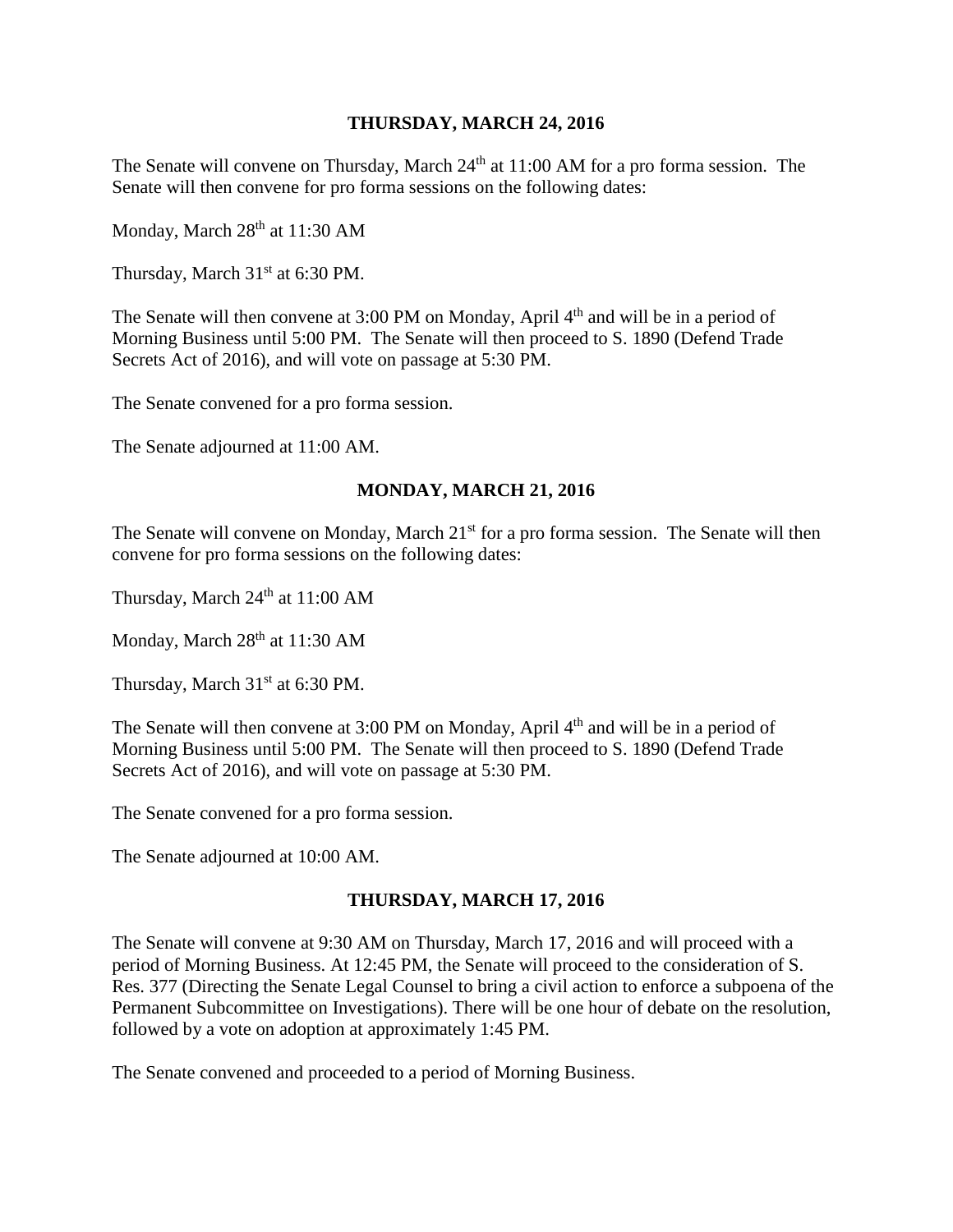The Senate proceeded to a Legislative Session.

H.R. 4721 (Airport and Airway Extension Act of 2016). Thune amend agreed to by Unanimous Consent. The bill, as amended, is agreed to by Unanimous Consent.

**S. Res. 377 (Directing the Senate Legal Counsel to bring a civil action to enforce a subpoena to the Permanent Subcommittee on Investigations).** The resolution was agreed to by a vote of **96-0**.

The Senate proceeded to a period of Morning Business.

The Senate proceeded to an Executive Session to consider the following nominations, en bloc: Cal #439 (Jeaninee Davidson to be Under Secretary of the Navy). Cal. #488 (Todd Weiler to be an Assistant Secretary of Defense). The nominations were confirmed, en bloc, by Voice Vote.

The Senate proceeded to an Executive Session to consider the following nominations, en bloc: Cal. #486 (Rear Admiral Karl Schultz to be Vice Admiral, U.S. Coast Guard).

Cal. #489 (Gen. Joseph Votel to be General, U.S. Army).

Cal. #490 (Lt. Gen. Raymond Thomas, III to be General, U.S. Army).

Cal. #491 (Brig. Generals Patrick Sargent and Robert Tenhet to be Major Generals in U.S. Army).

Cal. #492 (Cols. Jeffrey Johnson and Ronald Stephens to be Brig. Generals in U.S. Army).

Cal. #493 (Cols. Dennis LeMaster and Michael Talley to be Brig. Generals in U.S. Army).

Cal. #494 (Maj. Gen. Michael K. Nagata to be Lieutenant General in U.S. Army).

Cal. #496 (Cols. Bradley James and Kurt Stein to be Brig. Generals in the Marine Corps).

Cal. #497 (Maj. Gen. Austin S. Miller to be Lieutenant General in the U.S. Army).

All nominations on the Secretary's Desk.

The nominations were confirmed, en bloc, by Unanimous Consent.

S. 483 (To improve enforcement efforts related to prescription drug diversion and abuse). Committee substitute amend agreed to by Unanimous Consent. The bill, as amended, is agreed to by Unanimous Consent.

S. 2143 (To provide for the authority for successors and signs of the Star to Margo Bridge Company). Agreed to by Unanimous Consent.

S. 2512 (Expands the tropical disease product priority review voucher program). Committee substitute amend agreed to by Unanimous Consent. Agreed to by Unanimous Consent.

S. Con. Res. 111 (Use of Emancipation Hall in the CVC). Agreed to by Unanimous Consent.

S. Res. 407 (University of Wyoming Men's Nordic Ski Team). Agreed to by Unanimous Consent.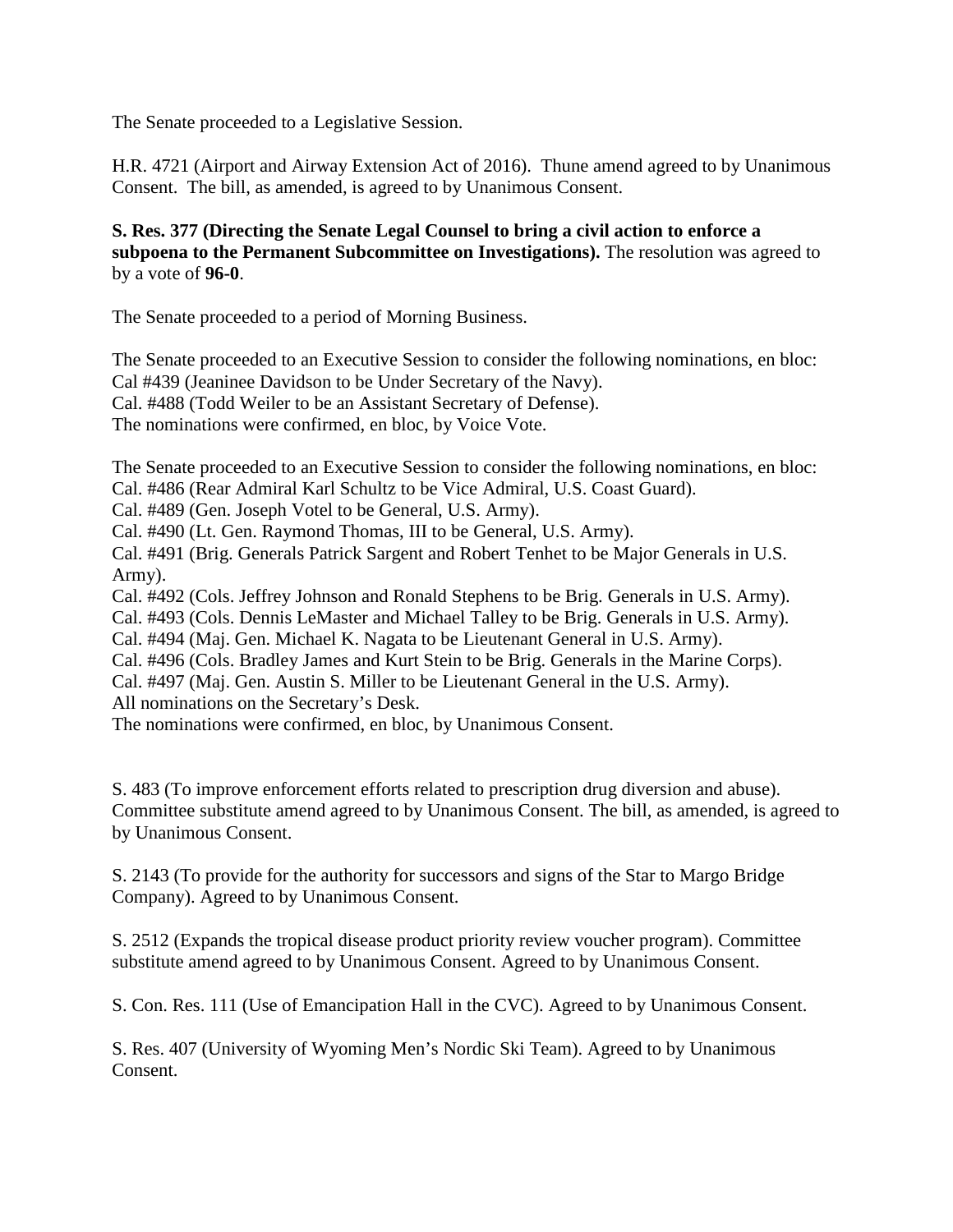S. Res. 408 (National Congenital Diaphragmatic Hernia Month). Agreed to by Unanimous Consent.

S. Res. 409 (National Women's History Month). The resolution was adopted by Voice Vote.

S. Con. Res. 34 (Adjournment Resolution for the House). Agreed to by Unanimous Consent.

The Senate proceeded to an Executive Session.

Injunction of secrecy removed on the Treaty with Kazakhstan. Agreed to by Unanimous Consent.

The Senate will convene on Monday, March 21<sup>st</sup> for a pro forma session. The Senate will then convene for pro forma sessions on the following dates: Thursday, March  $24<sup>th</sup>$  at 11:00 AM Monday, March 28<sup>th</sup> at 11:30 AM Thursday, March 31<sup>st</sup> at 6:30 PM. The Senate will then convene at 3:00 PM on Monday, April 4<sup>th</sup> and will be in a period of Morning Business until 5:00 PM. The Senate will then proceed to S. 1890 (Defend Trade Secrets Act of 2016), and will vote on passage at 5:30 PM.

The Senate adjourned at 6:33 PM.

#### **WEDNESDAY, MARCH 16, 2016**

The Senate will convene at 10:15 AM and will resume consideration of the House Message to Accompany S.764 (National Sea Grant College Program Amendments Act of 2015). The Cloture vote with respect to the Motion to Concur with an amendment will occur at 11:45 AM.

The Senate convened and proceeded to a Legislative Session.

**House Message to Accompany S. 764 (National Sea Grant College Program Amendments Act of 2015).** Motion to Invoke Cloture on the Motion to Concur. Yeas and nays ordered. The Cloture Motion is not agreed to by a vote of **48-49**. McConnell Motion to Reconsider the vote.

H.R. 1831 (Evidence-Based Policymaking Commission Act, with Burr-Murray substitute amendment). Agreed to by unanimous consent.

S. 719 (Armed Forces Reserve Center in Great Falls, Montana). Agreed to by unanimous consent.

S. Res. 401 (National Rehabilitation Counselors Awareness Day). Agreed to by unanimous consent.

S. Res. 402 (Legal Counsel). Agreed to by unanimous consent.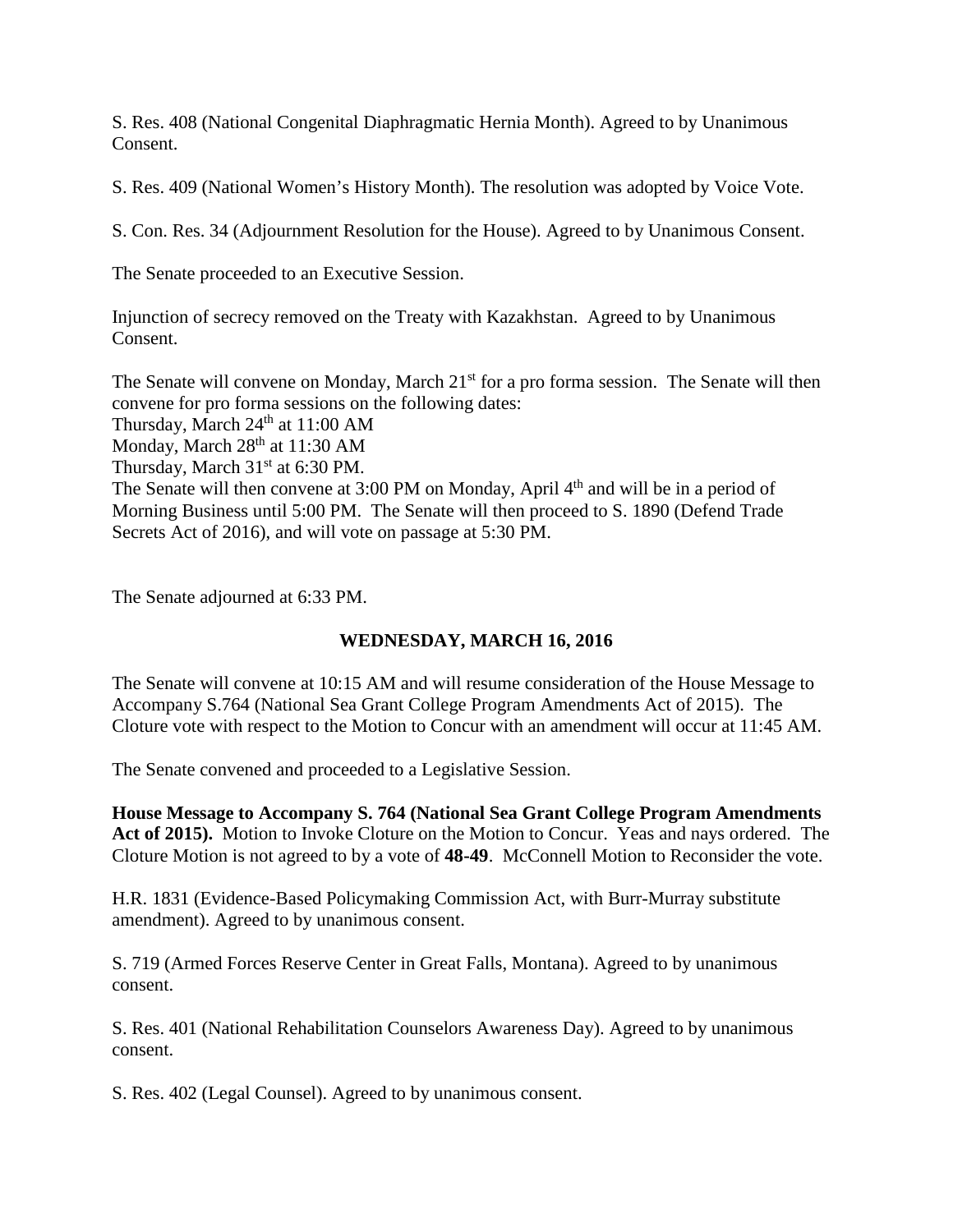On Monday, April 4, 2016, the Senate will proceed to the consideration ofS.1890 (Defend Trade Secrets Act), with 30 minutes of debate equally divided. Upon the use or yielding back of time, the committee-reported substitute amendment will be agreed to and the Senate will vote on passage of the bill, as amended.

The Senate will convene at 9:30 AM on Thursday, March 17, 2016 and will proceed with a period of Morning Business. At 12:45 PM, the Senate will proceed to the consideration of S. Res. 377 (Directing the Senate Legal Counsel to bring a civil action to enforce a subpoena of the Permanent Subcommittee on Investigations). There will be one hour of debate on the resolution, followed by a vote on adoption at approximately 1:45 PM.

The Senate adjourned at 5:44 PM.

# **TUESDAY, MARCH 15, 2016**

The Senate will convene at 10:00 AM on Tuesday, March 15, 2016 and will be in a period of Morning Business. The Senate will recess from 12:30 to 2:15 PM for the weekly party caucus meetings. At 2:15 PM, the Senate will resume consideration of the House Message to Accompany S.764 (National Sea Grant College Program Amendments Act of 2015).

The Senate convened and proceeded to a period of Morning Business.

The Senate recessed from 12:30-2:15 PM for weekly party caucus luncheons.

The Senate convened at 2:15 PM and proceeded to a Legislative Session.

## **House Message to Accompany S. 764 (National Sea Grant College Program Amendments Act of 2015).**

S. 337 (To improve the Freedom of Information Act). Cornyn substitute amendment agreed to by Unanimous Consent. The bill, as amended, is agreed to by Unanimous Consent.

The Senate proceeded to a period of Morning Business.

S. Res. 400 (National Cerebral Palsy Awareness Day). Agreed to by Unanimous Consent.

S. 2686 (To clarify the treatment of two or more employers as joint employers under the National Labor Relations Act). The bill was read for the first time. Further readings were objected to, and the bill will be read for the second time on the next Legislative Day.

The Senate will convene at 10:15 AM and will resume consideration of the House Message to Accompany S.764 (National Sea Grant College Program Amendments Act of 2015). The Cloture vote with respect to the Motion to Concur with an amendment will occur at 11:45 AM.

The Senate adjourned at 6:45 PM.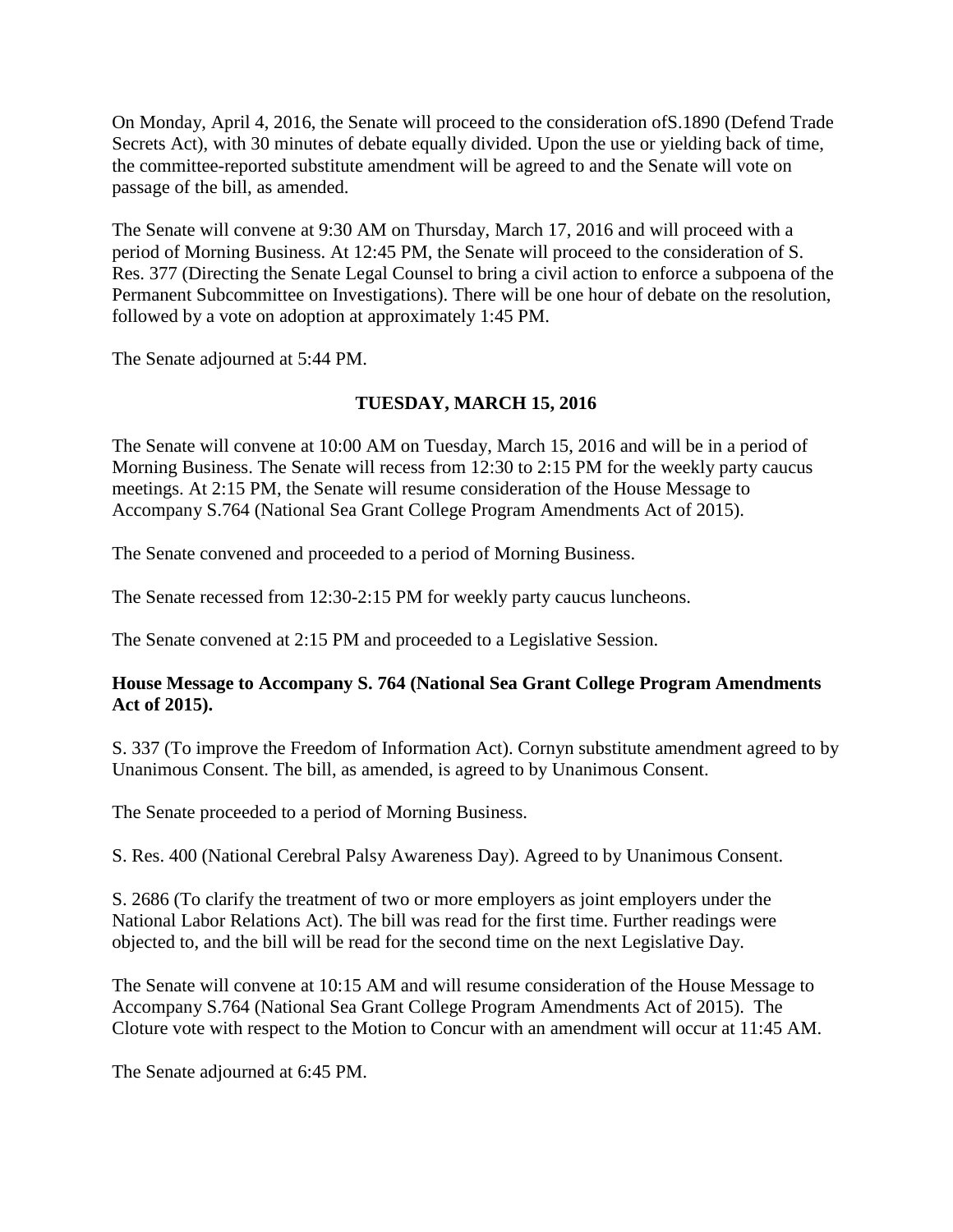#### **MONDAY, MARCH 14, 2016**

The Senate will convene on Monday, March 14<sup>th</sup> at 3:00 PM and will be in a period of Morning Business for one hour. At 4:00 PM, the Senate will proceed to an Executive Session to consider Cal. #476, John King to be Secretary of Education. A vote on the nomination will occur at 5:30 PM.

The Senate convened at 3:00 PM and proceeded to a period of Morning Business.

The Senate proceeded to an Executive Session.

**Cal. #476, John King to be Secretary of Education.** Yeas and nays ordered. The nomination was confirmed by a vote of **49-40.**

The Senate proceeded with a Legislative Session.

McConnell Motion to Concur in the House amendment (Defund Planned Parenthood Act of 2015) to S.764 (National Sea Grant College Program Amendments Act of 2015), with an amendment, which is McConnell for Roberts amendment #3450 (GMO labeling).

McConnell filed Cloture on the Motion to Concur in the House amendment (Defund Planned Parenthood Act of 2015) to S.764 (National Sea Grant College Program Amendments Act of 2015), with an amendment, which is McConnell for Roberts amendment #3450 (GMO labeling).

McConnell Motion to Refer S. 764 to the Committee on Science, Commerce and Transportation.

The Cloture vote on the Motion to Concur will occur one hour after the Senate convenes on Wednesday, March 16, unless an agreement can be reached.

S. Res. 398 (National Speech and Debate Education Day). Agreed to by unanimous consent.

The Senate will convene at 10:00 AM on Tuesday, March 15, 2016 and will be in a period of Morning Business. The Senate will recess from 12:30 to 2:15 PM for the weekly party caucus meetings. At 2:15 PM, the Senate will resume consideration of the House Message to Accompany S.764 (National Sea Grant College Program Amendments Act of 2015).

The Senate adjourned at 7:53 PM.

## **THURSDAY, MARCH 10, 2016**

The Senate will convene at 9:30 AM and will be in a period of Morning Business until 11:15 AM. The Senate will then resume consideration of S. 524 (Comprehensive Addiction and Recovery Act). All post-cloture time on S. 524 will expire at 11:30 AM, and the Senate will vote on final passage of the bill.

The Senate convened and proceeded to a period of Morning Business.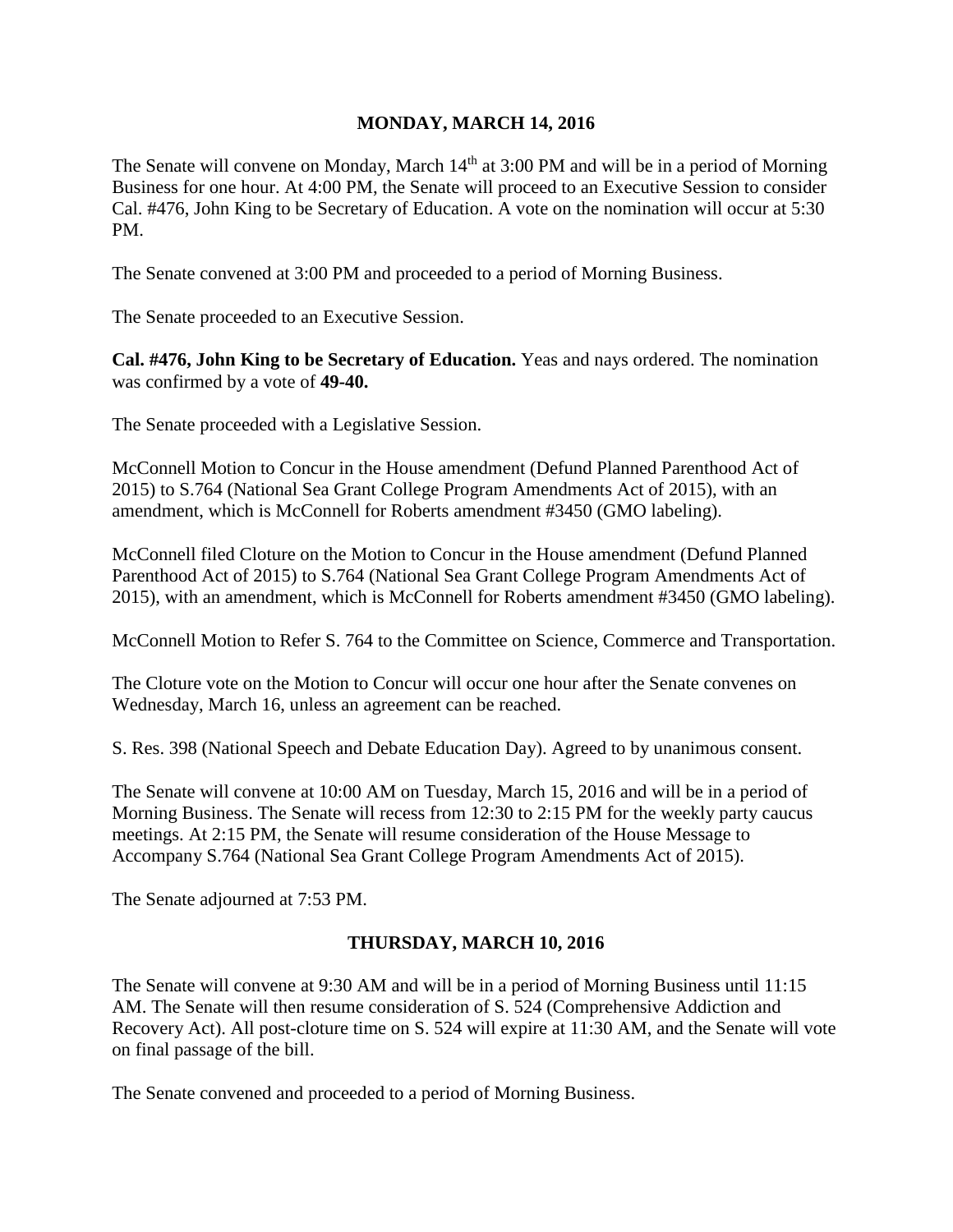The Senate proceeded to a Legislative Session.

**S. 524 (Comprehensive Addiction and Recovery Act).** The bill was read for a third time. **Final Passage.** Yeas and nays ordered. The bill, as amended, passed by a vote of **94-1**.

The Senate proceeded to a period of Morning Business.

Monday: At 4:00 PM, the Senate will proceed to an Executive Session to consider Cal. #476 (John King to by Secretary of Education). The vote on the nomination will occur at 5:30 PM.

**Paul Motion to Discharge S.J. Res. 31 (Disapproval of the sale of F-16s to Pakistan, from**  the Foreign Relations Committee). McConnell Motion to Table the Motion to Discharge S.J. Res. 31. Yeas and nays ordered. The Motion to Table the Motion to Discharge was agreed to by a vote of **71-24.**

The Senate proceeded to a period of Morning Business.

The Senate proceeded to an Executive Session to consider the following nominations, en bloc: Cal. #474, Francis S. Pelkowski to be Rear Admiral, U.S. Coast Guard. Cal. #475, Fred Midgette to be Vice Admiral, U.S. Coast Guard. The nominations were confirmed, en bloc, by Unanimous Consent.

The Senate will convene on Monday, March 14<sup>th</sup> at 3:00 PM and will be in a period of Morning Business for one hour. At 4:00 PM, the Senate will proceed to an Executive Session to consider Cal. #476, John King to be Secretary of Education. A vote on the nomination will occur at 5:30 PM.

The Senate adjourned at 5:27 PM.

## **WEDNESDAY, MARCH 9, 2016**

The Senate will convene at 9:30 AM and will be in a period of Morning Business for one hour. The Senate will then resume consideration of S. 524 (Comprehensive Addiction and Recovery Act). All post-cloture time on the Grassley Substitute amendment will expire at 12:00 Noon.

The Senate convened and proceeded to a period of Morning Business.

The Senate proceeded to a Legislative Session.

## **S. 524 (Comprehensive Addiction and Recovery Act).**

Donnelly amend #3374 (Follow up services). Agreed to by **Voice Vote.**

Grassley amend #3378 (Substitute amendment). Agreed to by **Voice Vote**.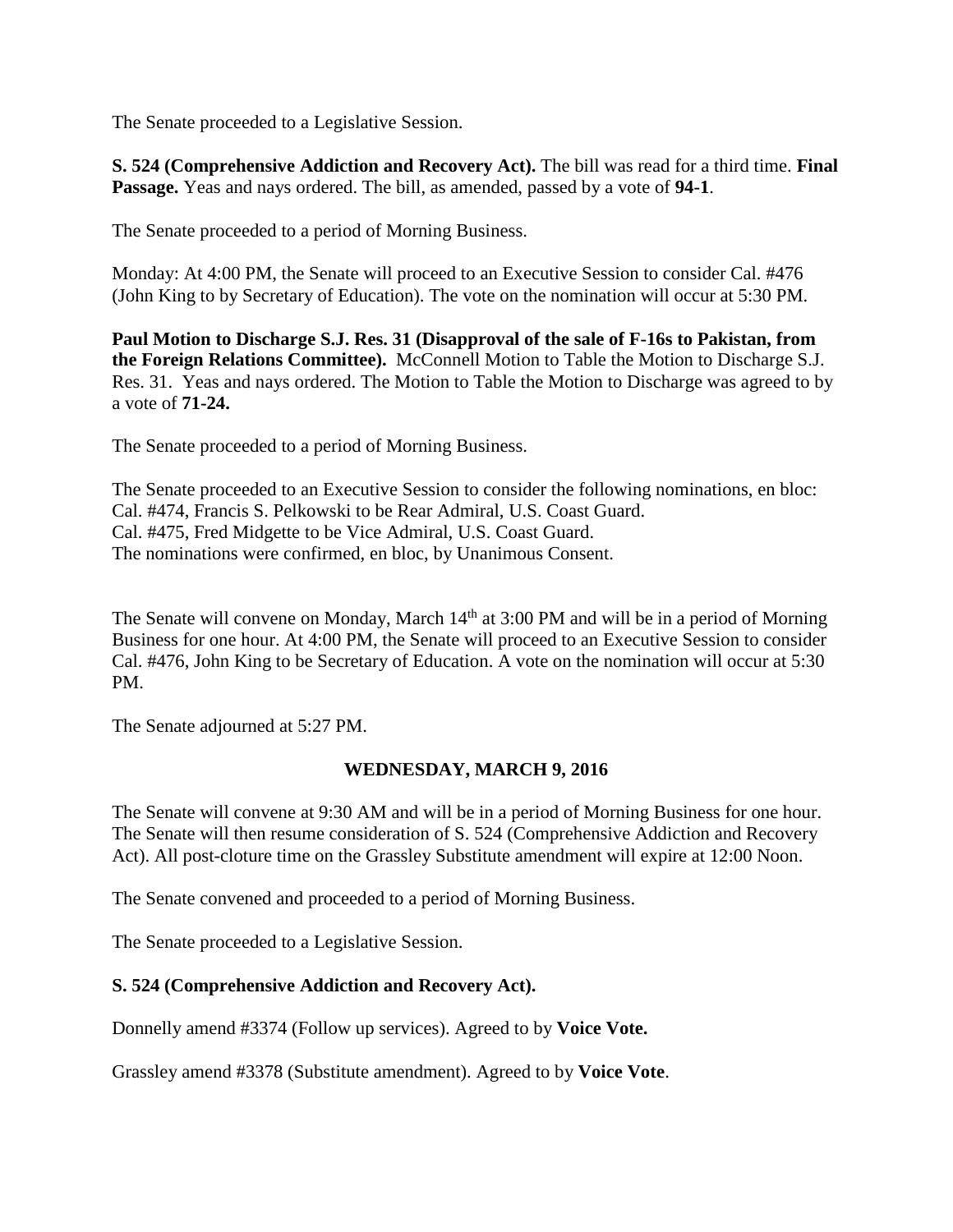**S. 524 (Comprehensive Addiction and Recovery Act).** Motion to Invoke Cloture. Yeas and nays ordered. The cloture motion was agreed to by a vote of **93-3**.

S. Res. 395 (National Colorectal Cancer Awareness Month). Agreed to by unanimous consent.

The Senate will convene at 9:30 AM on Thursday, March 10, 2016 and will be in a period of Morning Business until 11:15 AM. The Senate will then resume consideration of S. 524 (Comprehensive Addiction and Recovery Act). All post-cloture time on S. 524 will expire at 11:30 AM, and the Senate will vote on final passage of the bill.

The Senate adjourned at 6:40 PM.

## **TUESDAY, MARCH 8, 2016**

The Senate will convene at 10:00 AM and will be in a period of Morning Business. At 11:00 AM, the Senate will resume consideration of S. 524 (Comprehensive Addiction and Recovery Act). The Senate will recess at 12:30 PM to 2:15 PM for the weekly party caucus lunches. Currently there are no votes scheduled during today's session of the Senate.

The Senate convened and proceeded with a period of Morning Business.

## **S. 524 (Comprehensive Addiction and Recovery Act).**

The Senate recessed from 12:30 PM to 2:15 PM for the weekly party caucus lunches.

The Senate convened at 2:15 PM and resumed a Legislative Session.

## **S. 524 (Comprehensive Addiction and Recovery Act).**

The Senate proceeded to a period of Morning Business.

S. 2426 (Observer status for Taiwan). Agreed to by Unanimous Consent.

Message to Accompany S. 1580 (Competitive Service Act of 2015). The Senate concur in the House amendment to S. 1580 by Unanimous Consent.

Message to Accompany S. 1172 (Edward "Ted" Kaufman and Michael Leavitt Presidential Transitions Improvements Act of 2015). The Senate concur in the House amendment to S. 1172 by Unanimous Consent.

H.R. 1755 (Amends Title 36, United States Code). Agreed to by Unanimous Consent.

S. Res. 385 (Historic achievement of Astronaut Scott Kelly). Agreed to by Unanimous Consent.

S. Con. Res. 113 (Authorizing the use of Emancipation Hall in the Capitol Visitors Center). Agreed to by Unanimous Consent.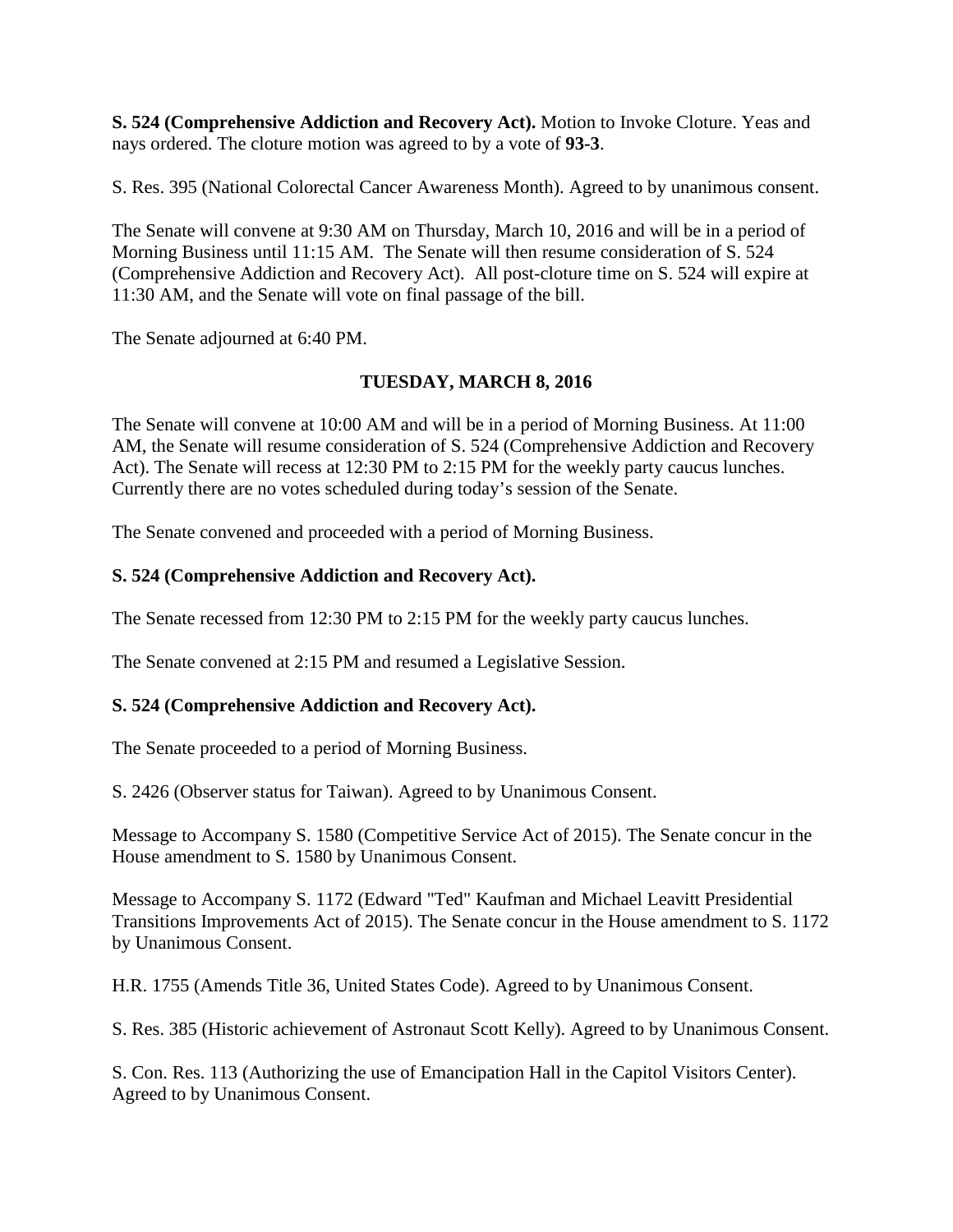S. Res. 393 (Multiple Sclerosis Awareness Week). Agreed to by Unanimous Consent.

The Senate will convene at 9:30 AM on Wednesday, March 9<sup>th</sup> and will be in a period of Morning Business for one hour. The Senate will then resume consideration of S. 524 (Comprehensive Addiction and Recovery Act). All post-cloture time on the Grassley Substitute amendment will expire at 12:00 Noon.

The Senate adjourned at 5:32 PM.

# **MONDAY, MARCH 7, 2016**

The Senate will convene at 3:00 PM and will be in a period of morning business until 4:00 PM. The Senate will then resume consideration of S. 524 (Comprehensive Addiction and Recovery Act). There will be a cloture vote on Monday on the Grassley substitute amendment #3378 to S. 524 at 5:30 PM.

The Senate convened and proceeded with a period of Morning Business.

#### **S. 524 (Comprehensive Addiction and Recovery Act).**

Grassley substitute amendment #3378. Motion to Invoke Cloture on the amendment. Yeas and nays ordered. The Motion to Invoke Cloture was agreed to by a vote of **86-3.**

The Senate will convene at 10:00 AM on Tuesday, March 7, 2016 and will be in a period of Morning Business. At 11:00 AM, the Senate will resume consideration of S. 524 (Comprehensive Addiction and Recovery Act). The Senate will recess at 12:30 PM to 2:15 PM for the weekly party caucus lunches. There are no votes scheduled during Tuesday's session of the Senate.

The Senate adjourned at 6:37 PM.

## **THURSDAY, MARCH 3, 2016**

The Senate will convene at 9:30 AM. Following Leader remarks, the Senate will resume consideration of S. 524 (Comprehensive Addiction and Recovery Act of 2016). There are no votes scheduled at this time.

The Senate convened and proceeded to a Legislative Session.

## **S. 524 (Comprehensive Addiction and Recovery Act of 2016).**

Manchin amend #3420 (consumer education) in relation to **S.524, (Comprehensive Addiction and Recovery Act).** Yeas and Nays are ordered. The amendment was agreed to by a vote of **90- 0.**

Cal.#370, S.2276 – Safe Pipe Act with Fischer amendment. Agreed to by unanimous consent.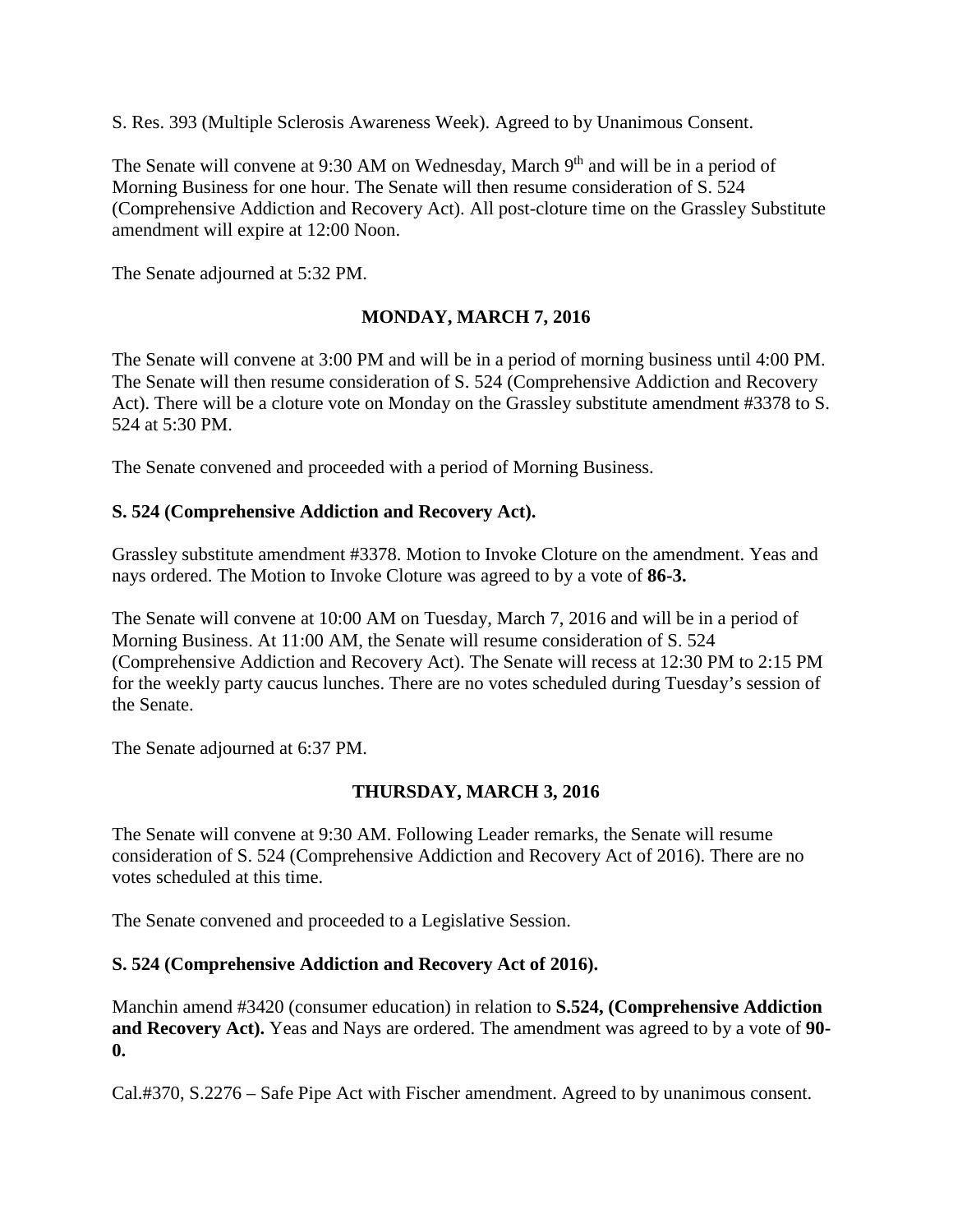S.Res.389 – World Lymphedema Day. Agreed to by voice vote.

S.Res.390 – World Wildlife Day. Agreed to by unanimous consent.

The Senate proceeded to a period of Morning Business

On Monday, March 7, the Senate will convene at 3:00 PM and be in a period of morning business until 4:00 PM with Senators permitted to speak their end for up to 10 minutes each. At 4:00 PM, the Senate will resume consideration of S.524, Comprehensive Addiction and Recovery Act. There will be a cloture vote on Monday on the Grassley substitute amendment #3378 to S.524, Comprehensive Addiction and Recovery Act.

Leader McConnell has filed cloture on both the Grassley substitute amendment #3378 to S.524, as well as the underlying bill, S.524.

The Senate adjourned at 6:13 PM.

## **WEDNESDAY, MARCH 2, 2016**

The Senate will convene at 9:30 AM and proceed to a Legislative Session. The Motion to Proceed to S. 524 (Comprehensive Addiction and Recovery Act of 2016) will be agreed to by Unanimous Consent, and the Senate will proceed to the bill to allow for amendments.

The Senate convened and proceeded to a Legislative Session.

**Motion to Proceed to S. 524 (Comprehensive Addiction and Recovery Act of 2016).** Agreed to by Unanimous Consent.

## **S. 524 (Comprehensive Addiction and Recovery Act of 2016).**

Grassley amend #3378 (Substitute amendment). For the purposes of debate, the amendment will be considered original bill text.

Feinstein amend #3362 (To provide the Department of Justice with additional tools to target extraterritorial drug trafficking activity). Laid aside.

Shaheen #3345 (regarding \$600 million emergency FY16 spending, no offsets). Laid aside.

Toomey #3367 (regarding Medicare Prescription Drug Prevention Program). Laid aside.

Wyden #3395 (side by side to Toomey amendment #3367). Laid aside.

Feinstein amend #3362 (To provide the Department of Justice with additional tools to target extraterritorial drug trafficking activity). The amendment is subject to a 60-yea threshold for adoption. Yeas and nays ordered. The amendment was agreed to by a vote of **94-0-1**.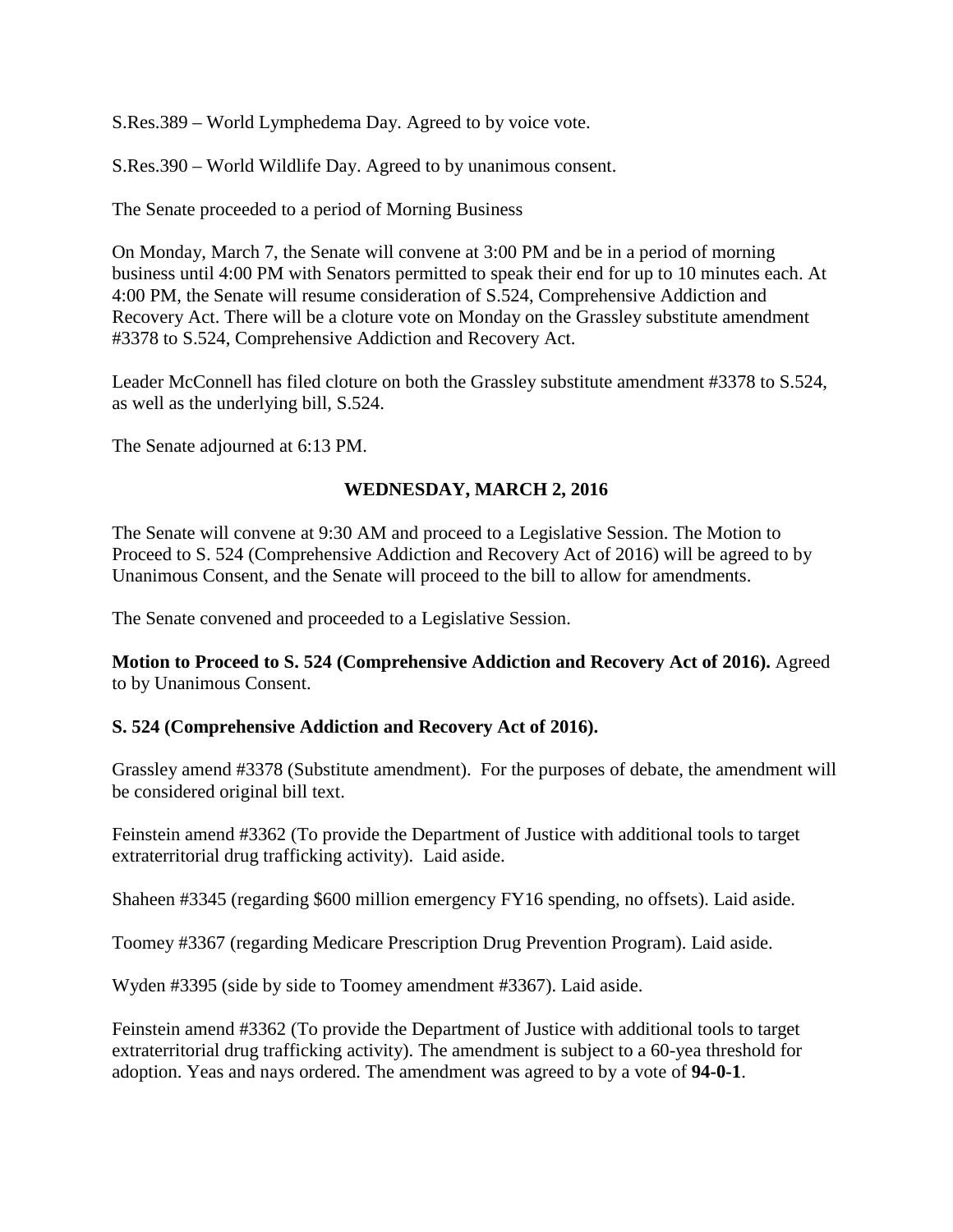Wyden #3395 (side by side to Toomey amendment #3367). Enzi raised a budget point of order. Wyden Motion to Waive. Yeas and nays ordered. The Motion is not agreed to by a vote of **46- 50**. The Point of Order is sustained and the amendment falls.

Toomey #3367 (regarding Medicare Prescription Drug Prevention Program). The amendment is agreed to by **Voice Vote**.

Shaheen #3345 (regarding \$600 million emergency FY16 spending, no offsets). The amendment is subject to a 60-yea threshold for adoption. Enzi raised a budget point of order. Shaheen Motion to Waive. Yeas and nays ordered. The Motion is not agreed to by a vote of **48-47**. The Point of Order is sustained and the amendment falls.

Donnelly amend #3374 (To provide follow-up services to individuals who have received opioid overdose reversal drugs).

S. Res. 384 (Read Across America Day). Agreed to by unanimous consent.

The Senate will convene at 9:30 AM on Thursday March 3, 2016. Following Leader remarks, the Senate will resume consideration of S. 524 (Comprehensive Addiction and Recovery Act of 2016). There are no votes scheduled at this time.

The Senate adjourned at 6:45 PM.

# **TUESDAY, MARCH 1, 2016**

The Senate will convene at 10:30 AM. Following Leader remarks, the Senate will resume consideration of the Motion to Proceed to S. 524 (Comprehensive Addiction and Recovery Act of 2016), post-cloture. The Senate will recess from 12:30 - 2:15 PM for the weekly caucus lunches.

The Senate convened and proceeded to a Legislative Session.

## **Motion to Proceed to S. 524 (Comprehensive Addiction and Recovery Act of 2016).**

The Senate recessed from 12:30 - 2:15 PM for the weekly caucus lunches.

The Senate convened at 2:15 PM and resumed a Legislative Session.

## **Motion to Proceed to S. 524 (Comprehensive Addiction and Recovery Act of 2016).**

The Senate proceeded to a period of Morning Business.

S. Res. 380 (Rare Disease Day). Agreed to by Voice Vote.

S. Res. 382 (Community Colleges of Iowa). Agreed to by Unanimous Consent.